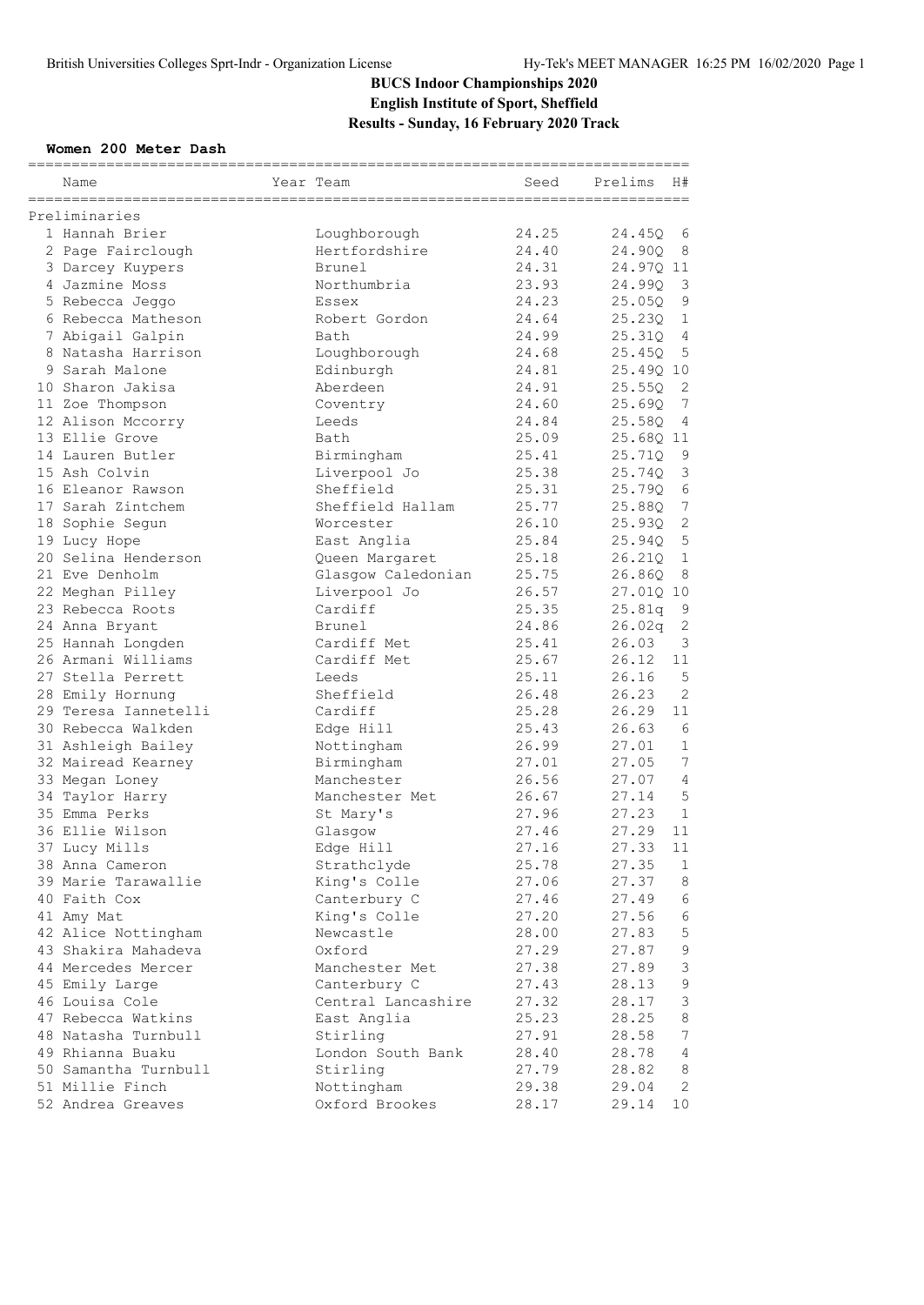|  |  |  |  | Women 200 Meter Dash |  |  |  |
|--|--|--|--|----------------------|--|--|--|
|--|--|--|--|----------------------|--|--|--|

| Exeter         | 31.21   |       |   |                      |
|----------------|---------|-------|---|----------------------|
| Oxford Brookes | 30.48   | 30.54 | 4 |                      |
| Newcastle      | 31.52   | 31.03 |   |                      |
| St Mary's      | 28.51   |       |   | DO 2 Rule:163.3a     |
| Worcester      | 26.05   |       |   | DO 10 Rule 163.3a    |
|                |         |       |   |                      |
| Year Team      | Prelims |       |   |                      |
|                |         |       |   | 29.53 10<br>Semis H# |

|        | Semi-Finals                    |                    |       |         |                |
|--------|--------------------------------|--------------------|-------|---------|----------------|
|        | 1 Jazmine Moss                 | Northumbria        | 24.99 | 24.07Q  | 4              |
|        | 2 Hannah Brier                 | Loughborough       | 24.45 | 24.240  | 1              |
|        | 3 Rebecca Matheson             | Robert Gordon      | 25.23 | 24.330  | 2              |
|        | 4 Page Fairclough              | Hertfordshire      | 24.90 | 24.580  | 3              |
|        | 5 Rebecca Jeggo                | Essex              | 25.05 | 24.34q  | 4              |
|        | 6 Darcey Kuypers               | Brunel             | 24.97 | 24.50q  | 2              |
|        | 7 Ellie Grove                  | Bath               | 25.68 | 25.15   | 4              |
|        | 8 Sarah Malone                 | Edinburgh          | 25.49 | 25.17   | 1              |
|        | 9 Alison Mccorry               | Leeds              | 25.58 | 25.19   | 4              |
|        | 10 Abigail Galpin              | Bath               | 25.31 | 25.25   | 3              |
|        | 11 Natasha Harrison            | Loughborough       | 25.45 | 25.34   | $\mathbf{1}$   |
|        | 12 Sharon Jakisa               | Aberdeen           | 25.55 | 25.36   | 3              |
|        | 13 Zoe Thompson                | Coventry           | 25.69 | 25.41   | $\mathbf{2}$   |
|        | 14 Ash Colvin                  | Liverpool Jo       | 25.74 | 25.59   | 3              |
|        | 15 Rebecca Roots               | Cardiff            | 25.81 | 25.85   | 3              |
|        | 16 Lauren Butler               | Birmingham         | 25.71 | 25.86   | $\overline{2}$ |
|        | 17 Lucy Hope                   | East Anglia        | 25.94 | 25.90   | $\overline{2}$ |
|        | 18 Eleanor Rawson              | Sheffield          | 25.79 | 25.92   | $\mathbf{1}$   |
|        | 19 Anna Bryant                 | Brunel             | 26.02 | 26.23   | 1              |
|        | 20 Sarah Zintchem              | Sheffield Hallam   | 25.88 | 26.23   | $\mathbf{1}$   |
|        | 21 Sophie Sequn                | Worcester          | 25.93 | 26.61   | 3              |
|        | 22 Eve Denholm                 | Glasgow Caledonian | 26.86 | 26.79   | 4              |
|        | 23 Meghan Pilley               | Liverpool Jo       | 27.01 | 27.52   | $\overline{2}$ |
|        | Women 200 Meter Dash           |                    |       |         |                |
|        | Name                           | Year Team          | Semis | Finals  | Points         |
| Finals |                                |                    |       |         |                |
|        | 1 Jazmine Moss                 | Northumbria        | 24.07 | 23.88   |                |
|        | 2 Hannah Brier                 | Loughborough       | 24.24 | 23.94   |                |
|        | 3 Rebecca Matheson             | Robert Gordon      | 24.33 | 24.43   |                |
|        | 4 Rebecca Jeggo                | Essex              | 24.34 | 24.73   |                |
|        | 5 Page Fairclough              | Hertfordshire      | 24.58 | 24.79   |                |
|        | 6 Darcey Kuypers               | Brunel             | 24.50 | 25.31   |                |
|        | Men 200 Meter Dash             |                    |       |         |                |
|        | Name                           | Year Team          | Seed  | Prelims | H#             |
|        | =============<br>Preliminaries | _______________    |       |         |                |
|        | 1 Blair Alexander              | Heriot-Watt        | 21.71 | 21.730  | 1              |
|        | 2 Andrew Morgan-Harrison       | Hull               | 20.95 | 21.860  | 9              |
|        | 3 Ben Wells                    | Gloucestershire    | 21.82 | 21.94Q  | 5              |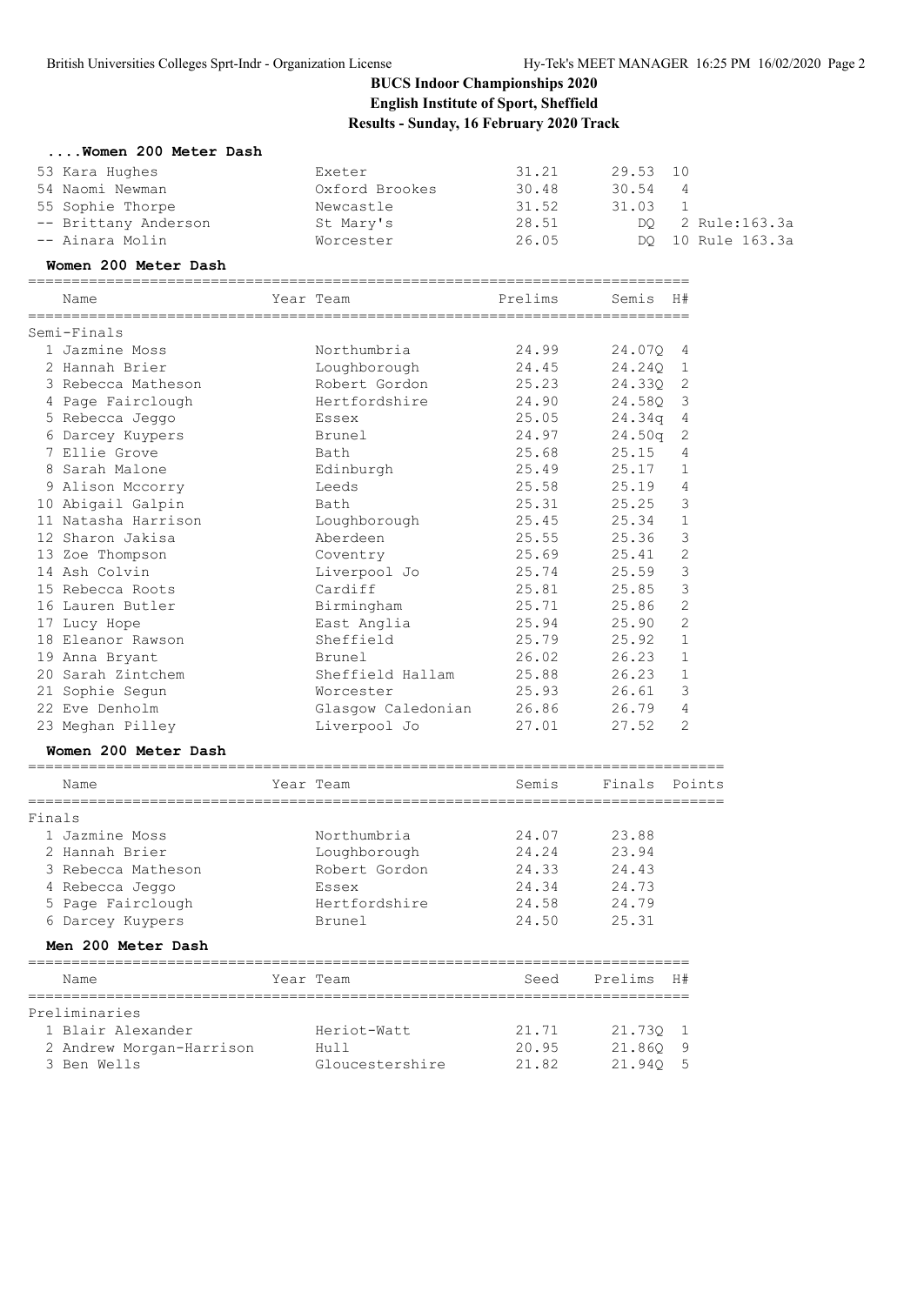#### **....Men 200 Meter Dash**

| 4 Ben Paris                | Loughborough      | 21.79 | 21.96Q 13                            |
|----------------------------|-------------------|-------|--------------------------------------|
| 5 Cameron Bailey           | Birmingham        | 21.77 | 22.070<br>$\overline{7}$             |
| 6 Reality Osuoha           | Sheffield Hallam  | 22.21 | 22.08Q<br>$\overline{\mathbf{3}}$    |
| 7 Jack Lawrence            | Coventry          | 21.70 | 22.35Q 15                            |
| 8 Justus Hilling           | Hull              | 21.72 | 22.37Q 12                            |
| 9 Keano-Elliott Paris-Samu | London South Bank | 21.48 | 22.45Q<br>8                          |
| 10 Josh Parry              | Brunel            | 22.03 | $\overline{4}$<br>22.47Q             |
| 11 Shemar Boldizsar        | St Mary's         | 20.56 | 22.59Q 10                            |
| 12 Matthew Alvarez         | Bath              | 21.68 | 22.61Q 11                            |
| 13 Geraint Saich           | Loughborough      | 21.92 | 22.70Q<br>$\overline{\phantom{0}}^2$ |
| 14 Nicholas Pryce          | Staffordshire     | 21.13 | 22.71Q 14                            |
| 15 Jona Efoloko            | East London       | 20.48 | 22.810<br>$6\overline{6}$            |
| 16 Tom Metcalfe            | Sheffield         | 22.13 | 22.06q 13                            |
| 17 Cian O'donnell          | Westminster       | 22.70 | $22.13q$ 9                           |
| 18 Joshua Hawkins          | Chichester        | 22.10 | $\overline{5}$<br>22.28q             |
| 19 Joshua Leatherd         | Cardiff           | 22.20 | 22.33q 7                             |
| 20 Elijah Lewis            | Sheffield College | 22.34 | 22.39q 1                             |
| 21 Arif Mohamed            | Coventry          | 22.29 | 22.64q 12                            |
| 22 Jonathan Bull           | Durham            | 22.48 | 22.74q 11                            |
| 23 Adam Mohamed            | Manchester Met    | 22.56 | 22.76q<br>- 9                        |
| 24 Euan Stewart            | Glasgow           | 22.84 | $22.85q$ 12                          |
| 25 Thomas Carter           | Aberdeen          | 23.09 | 22.92q<br>$\overline{4}$             |
| 26 Ollie Sprio             | Nottingham        | 22.60 | 22.94q<br>$6\overline{6}$            |
| 27 Yinka Sodipo            | Medway            | 22.80 | 22.94q 15                            |
| 28 John Jennings           | Leicester         | 22.80 | 23.00q 11                            |
| 28 Euan Urquhart           | Glasgow           | 22.35 | 23.00q 15                            |
| 30 Bryn Smith              | Brighton          | 21.76 | 23.01q<br>$\overline{\mathbf{3}}$    |
| 31 Pierre Walker           | King's Colle      | 22.55 | 23.02<br>14                          |
| 32 Timothy Tan             | Liverpool         | 22.64 | 23.03<br>6                           |
| 33 Rory Kuypers            | Brunel            | 22.49 | 23.05<br>- 8                         |
| 34 Enzo Madden             | East London       | 21.88 | 23.08<br>$\overline{4}$              |
| 35 Joshua Bentley          | Birmingham        | 23.00 | 13<br>23.14                          |
| 36 Cole Milne              | Stirling          | 23.06 | $-5$<br>23.22                        |
| 37 Daniel Gregory          | Oxford            | 22.58 | 23.22<br>10                          |
| 38 Chizute Ogbedeh         | Cambridge         | 22.80 | 23.23<br>8                           |
| 39 Harry North             | St Mary's         | 23.65 | 23.35<br>14                          |
| 40 Tanneguy De Cugnac      | Exeter            | 23.36 | 23.48<br>$\overline{7}$              |
| 41 Alexander Moss          | Durham            | 22.80 | $\mathbf{1}$<br>23.49                |
| 42 Greg Venyo              | Liverpool         | 23.30 | 23.50<br>$\overline{4}$              |
| 43 Thomas Hughes           | Nottingham        | 24.36 | 23.58<br>11                          |
| 44 Kieran Shah             | Cardiff Met       | 22.00 | $\mathbf{2}$<br>23.58                |
| 45 Jacob Wilkinson         | Swansea           | 23.68 | 23.64                                |
| 46 Ben Ross Russell        |                   |       | 10<br>23.70<br>$\mathbf{1}$          |
| 47 Michael Nickells        | Cambridge         | 23.50 |                                      |
|                            | Winchester        | 23.26 | $\mathbf{2}$<br>23.74                |
| 48 Justin Leung            | Oxford            | 22.92 | 7<br>23.75                           |
| 49 Sahib Singh             | City              | 23.36 | 13<br>23.81                          |
| 50 Yusuf Hussien           | Swansea           | 23.58 | 23.83<br>15                          |
| 51 Lewis Black             | Leeds Beckett     | 23.63 | 23.84<br>8                           |
| 52 Luke Browning           | Edinburgh         | 23.65 | 9<br>23.85                           |
| 53 Rob Worman              | Sheffield         | 22.67 | 23.87<br>10                          |
| 54 Ryan Stacey             | Newcastle         | 22.90 | 23.90<br>3                           |
| 55 Cameron John Wilson     | Edinburgh         | 24.18 | 24.12<br>14                          |
| 56 Thomas Quinn            | Warwick           | 24.83 | 24.16<br>3                           |
| 57 Naim Awal               | Trinity St David  | 25.08 | 24.30<br>2                           |
| 58 Jonathan Chan           | Sheffield Hallam  | 23.30 | $\mathbf{2}$<br>24.39                |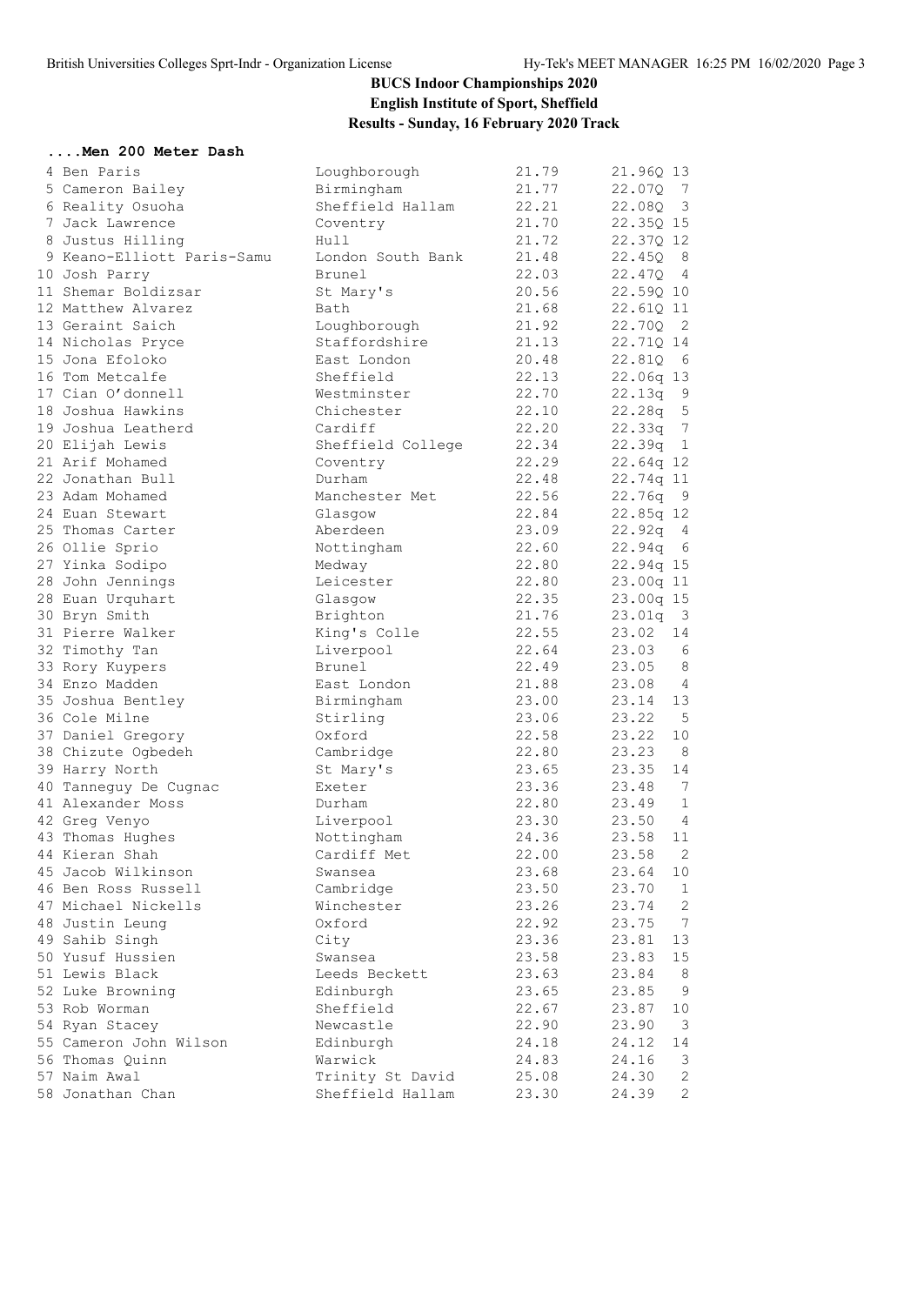#### **....Men 200 Meter Dash**

| 59 Charlie Bates            | Exeter           | 23.32 | 24.49    | 5              |                |
|-----------------------------|------------------|-------|----------|----------------|----------------|
| 60 Josh Walker              | Leeds Beckett    | 24.53 | 24.49    | $\mathbf{1}$   |                |
| 61 San Nouri                | Manchester       | 24.71 | 24.53 12 |                |                |
| 62 James Peacock            | Sussex           | 23.81 | 24.66    | 6              |                |
| 63 Jacob Scott              | Aberdeen         | 24.26 | 24.83    | 8              |                |
| 64 Alexander Nicholson Thor | Royal Holloway   | 24.86 | 25.25    | 7              |                |
| 65 Joseph Wilkinson         | Edge Hill        | 24.10 | 25.29 10 |                |                |
| 66 David Ojewumi            | Oxford Brookes   | 25.81 | 25.38    | 2              |                |
| 67 Kavinda Boralugoda       | Manchester Met   | 25.90 | 25.45    | $\overline{4}$ |                |
| 68 Aadil Ahmed              | Leeds            | 25.03 | 26.39    | $\overline{4}$ |                |
| 69 Joao Martins             | Sunderland       | 29.03 | 27.54    | 5              |                |
| -- Ewan Mcarthur            | Stirling         | 22.77 | DNF      | 14             |                |
| -- Clinton Obijiaku         | Portsmouth       | 23.42 | DO       |                | 3 Rule163.3a   |
| -- Lee Kadiri               | Oxford Brookes   | 24.15 | DQ.      |                | 9 Rule 163.3a  |
| -- Emmanuel Fatimehin       | Chester: Chester | 24.87 | DO.      |                | 13 Rule 163.3  |
| -- Will Bygott              | Leeds            | 24.52 | DO.      |                | 15 Rule 163.3a |
| -- Tyrell Dankwa            | Medway           | 23.50 | DO.      |                | 12 Rule 163.3a |

#### **Men 200 Meter Dash**

==================

| Semis<br>H# |                |
|-------------|----------------|
|             |                |
| 21.080 2    |                |
| 21.570 4    |                |
| 21.590 1    |                |
| 21.970 3    |                |
| 21.970 5    |                |
| $21.71q$ 1  |                |
| 21.83       | 4              |
| 21.91       | $\mathbf{1}$   |
| 22.05       | 2              |
| 22.09       | $\overline{4}$ |
| 22.10       | 3              |
| 22.11       | $\mathbf 1$    |
| 22.21       | 5              |
| 22.28       | 2              |
| 22.33       | 2              |
| 22.36       | 3              |
| 22.38       | $\overline{4}$ |
| 22.42       | 5              |
| 22.58       | 3              |
| 23.03       | 3              |
| 23.12       | $\overline{2}$ |
| 23.24       | $\mathbf{1}$   |
| 23.26       | 4              |
| 23.63       | 4              |
| DO.         | 2 Rule 162.8   |
|             |                |
| Finals      | Points         |
|             |                |

1 Andrew Morgan-Harrison Hull 21.08 20.66